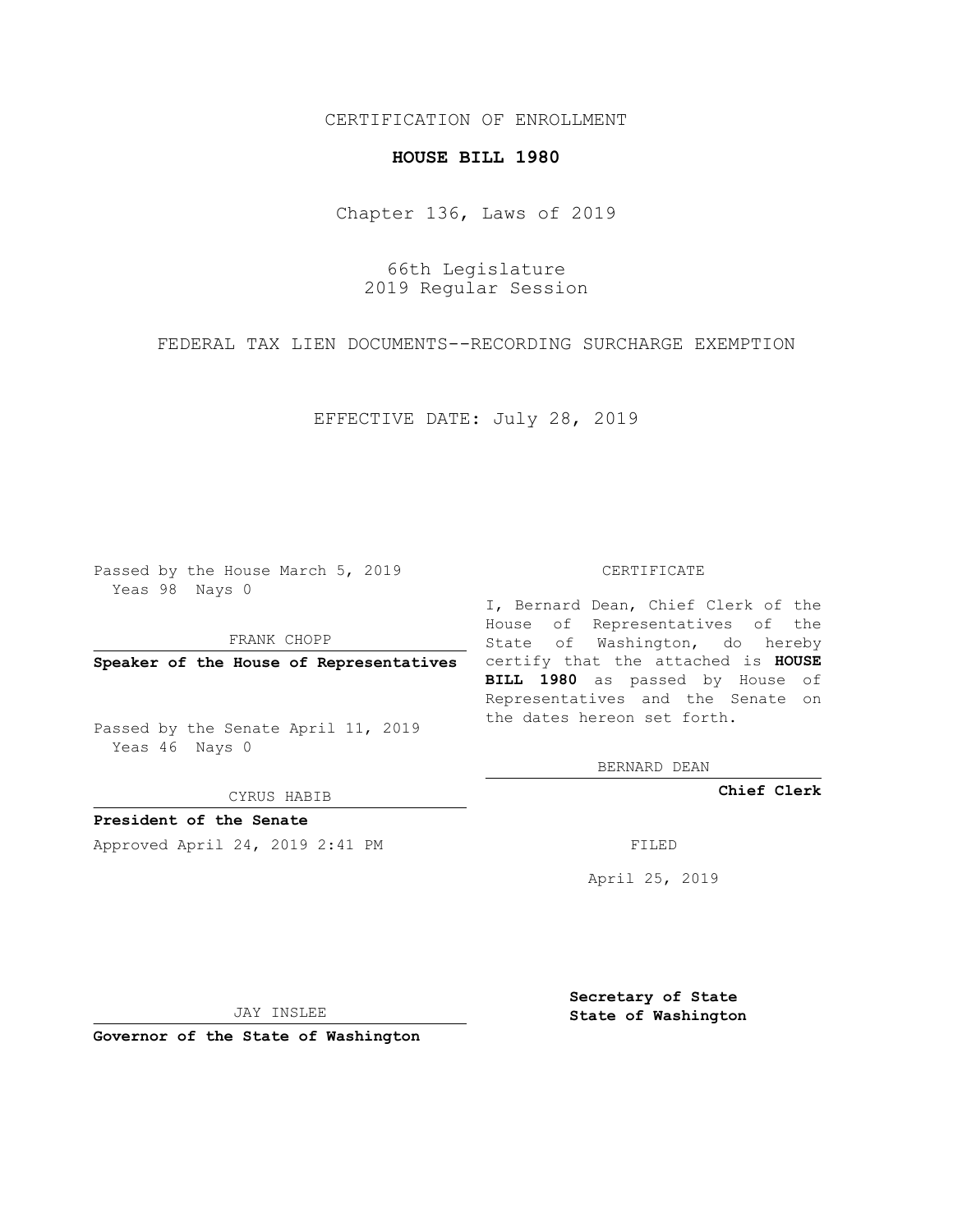## **HOUSE BILL 1980**

Passed Legislature - 2019 Regular Session

**State of Washington 66th Legislature 2019 Regular Session**

**By** Representatives Macri and Ryu

Read first time 02/08/19. Referred to Committee on Appropriations.

 AN ACT Relating to exempting federal tax lien documents from 2 recording surcharges; and amending RCW 36.22.178, 36.22.179, and 36.22.1791.3

BE IT ENACTED BY THE LEGISLATURE OF THE STATE OF WASHINGTON:

 **Sec. 1.** RCW 36.22.178 and 2018 c 66 s 5 are each amended to read as follows:6

 The surcharge provided for in this section shall be named the 8 affordable housing for all surcharge.

 (1) Except as provided in subsection (3) of this section, a surcharge of thirteen dollars per instrument shall be charged by the county auditor for each document recorded, which will be in addition to any other charge authorized by law. The county may retain up to five percent of these funds collected solely for the collection, administration, and local distribution of these funds. Of the remaining funds, forty percent of the revenue generated through this surcharge will be transmitted monthly to the state treasurer who will deposit: (a) The portion of the funds attributable to ten dollars of the surcharge into the affordable housing for all account created in RCW 43.185C.190. The department of commerce must use these funds to provide housing and shelter for extremely low-income households, including but not limited to housing for victims of human trafficking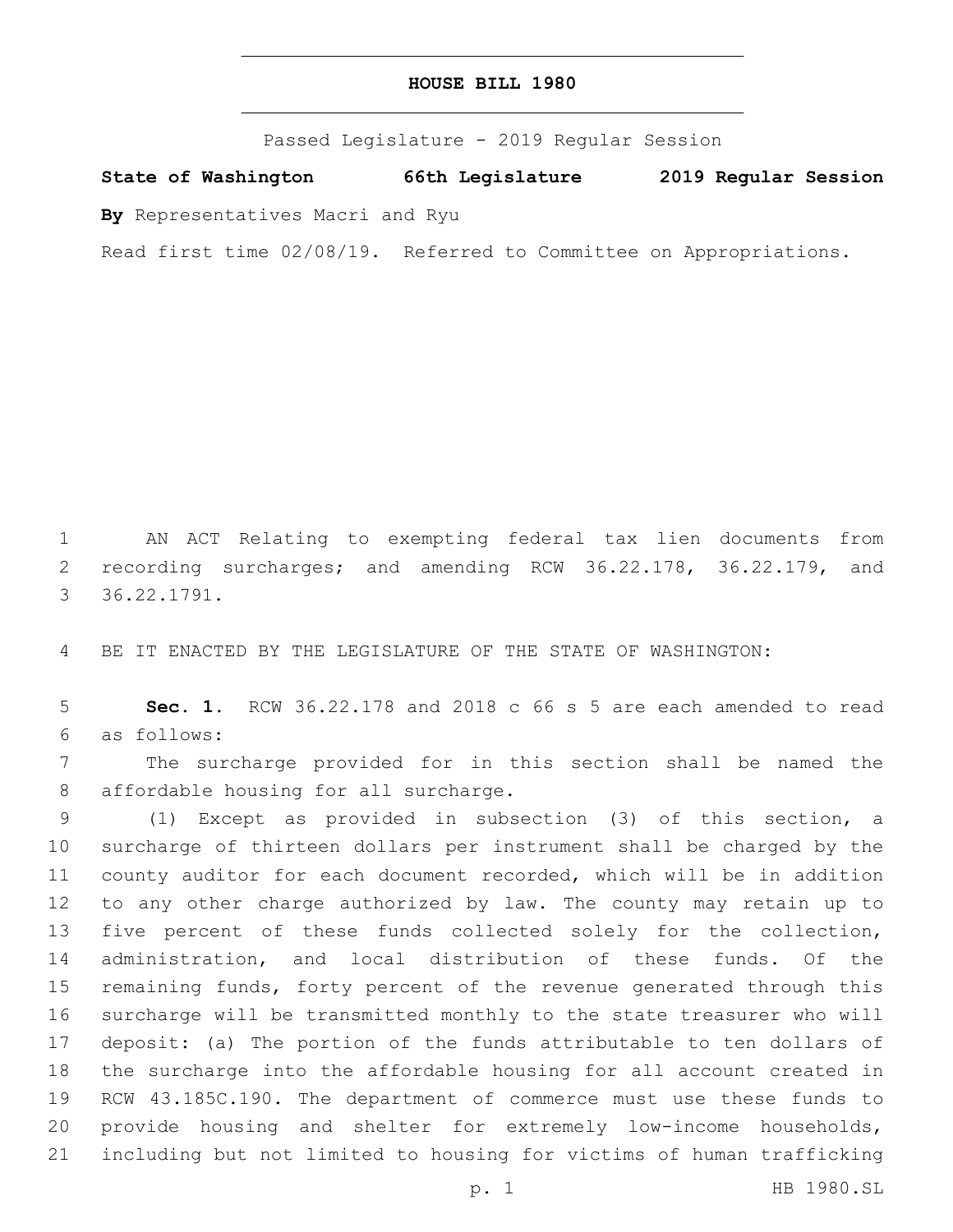and their families and grants for building operation and maintenance costs of housing projects or units within housing projects that are affordable to extremely low-income households with incomes at or below thirty percent of the area median income, and that require a supplement to rent income to cover ongoing operating expenses; and (b) the portion of the funds attributable to three dollars of the surcharge into the landlord mitigation program account created in RCW 43.31.615.8

 (2) All of the remaining funds generated by this surcharge will be retained by the county and be deposited into a fund that must be used by the county and its cities and towns for eligible housing activities as described in this subsection that serve very low-income households with incomes at or below fifty percent of the area median income. The portion of the surcharge retained by a county shall be allocated to eligible housing activities that serve extremely low and very low-income households in the county and the cities within a county according to an interlocal agreement between the county and the cities within the county consistent with countywide and local housing needs and policies. A priority must be given to eligible housing activities that serve extremely low-income households with incomes at or below thirty percent of the area median income. Eligible housing activities to be funded by these county funds are 23 limited to:

 (a) Acquisition, construction, or rehabilitation of housing projects or units within housing projects that are affordable to very low-income households with incomes at or below fifty percent of the area median income, including units for homeownership, rental units, seasonal and permanent farmworker housing units, units reserved for victims of human trafficking and their families, and single room 30 occupancy units;

 (b) Supporting building operation and maintenance costs of housing projects or units within housing projects eligible to receive housing trust funds, that are affordable to very low-income households with incomes at or below fifty percent of the area median income, and that require a supplement to rent income to cover ongoing 36 operating expenses;

 (c) Rental assistance vouchers for housing units that are affordable to very low-income households with incomes at or below fifty percent of the area median income, including rental housing vouchers for victims of human trafficking and their families, to be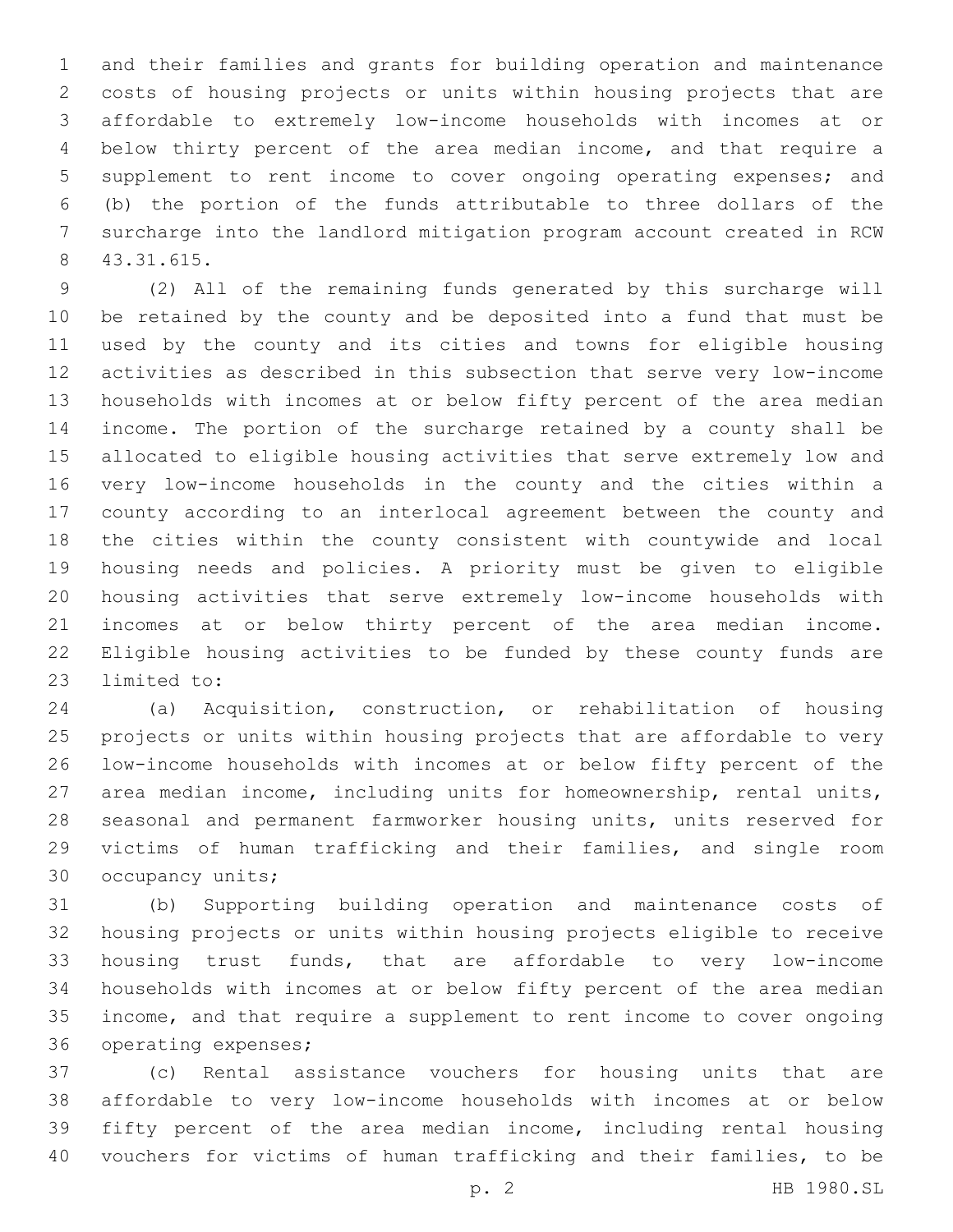administered by a local public housing authority or other local organization that has an existing rental assistance voucher program, consistent with or similar to the United States department of housing and urban development's section 8 rental assistance voucher program 5 standards; and

 (d) Operating costs for emergency shelters and licensed overnight 7 youth shelters.

 (3) The surcharge imposed in this section does not apply to 9 assignments or substitutions of previously recorded deeds of trust or to documents recording a federal lien or satisfaction of lien.

 **Sec. 2.** RCW 36.22.179 and 2018 c 85 s 2 are each amended to read 12 as follows:

 (1) In addition to the surcharge authorized in RCW 36.22.178, and except as provided in subsection (3) of this section, an additional surcharge of sixty-two dollars shall be charged by the county auditor for each document recorded, which will be in addition to any other charge allowed by law. Except as provided in subsection (4) of this section, the funds collected pursuant to this section are to be 19 distributed and used as follows:

 (a) The auditor shall retain two percent for collection of the fee, and of the remainder shall remit sixty percent to the county to be deposited into a fund that must be used by the county and its cities and towns to accomplish the purposes of chapter 484, Laws of 2005, six percent of which may be used by the county for the collection and local distribution of these funds and administrative costs related to its homeless housing plan, and the remainder for programs which directly accomplish the goals of the county's local homeless housing plan, except that for each city in the county which elects as authorized in RCW 43.185C.080 to operate its own local homeless housing program, a percentage of the surcharge assessed under this section equal to the percentage of the city's local portion of the real estate excise tax collected by the county shall be transmitted at least quarterly to the city treasurer, without any deduction for county administrative costs, for use by the city for program costs which directly contribute to the goals of the city's local homeless housing plan; of the funds received by the city, it may use six percent for administrative costs for its homeless housing 38 program.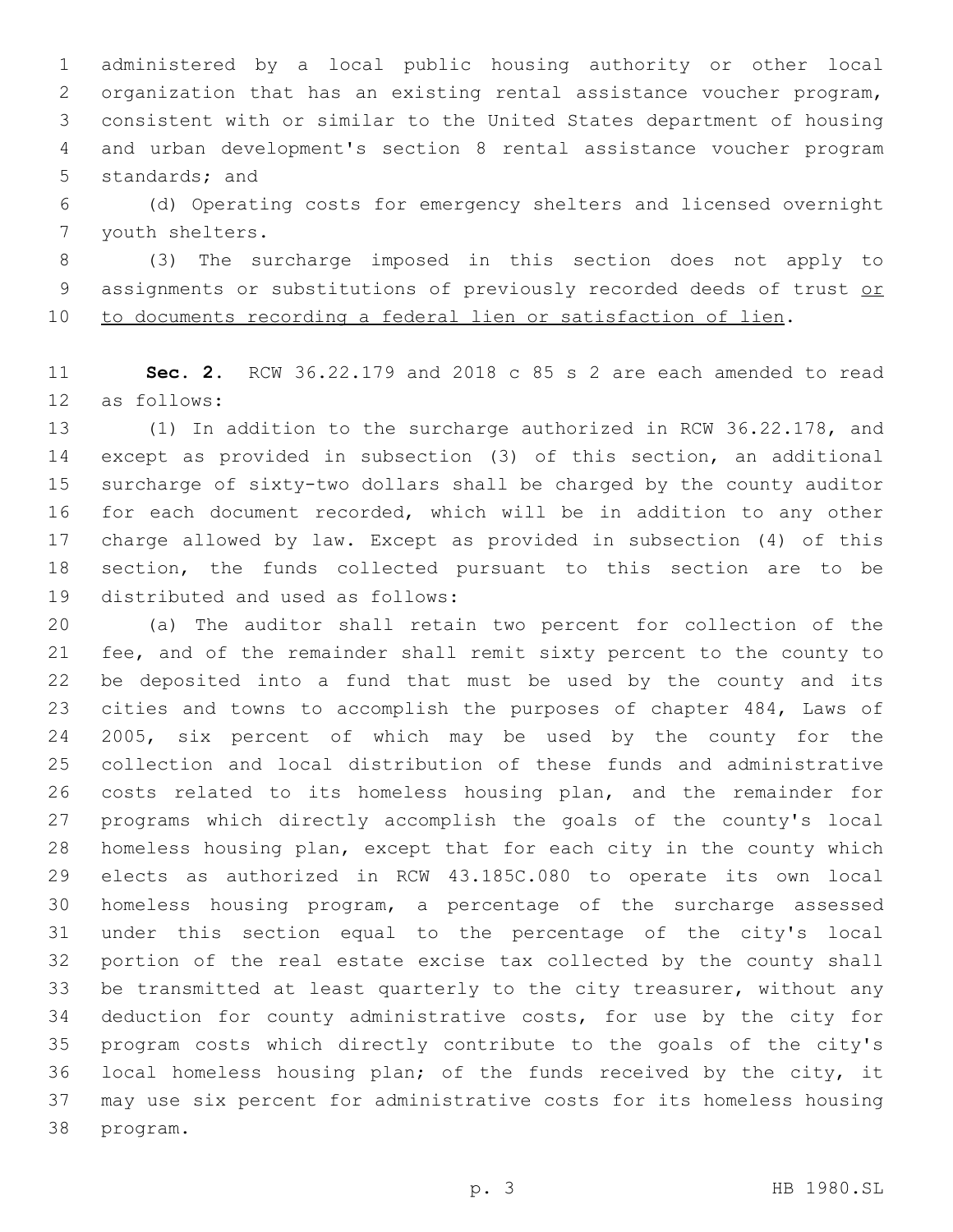(b) The auditor shall remit the remaining funds to the state treasurer for deposit in the home security fund account to be used as follows:3

 (i) The department may use twelve and one-half percent of this amount for administration of the program established in RCW 43.185C.020, including the costs of creating the statewide homeless housing strategic plan, measuring performance, providing technical assistance to local governments, and managing the homeless housing 9 grant program.

 (ii) The remaining eighty-seven and one-half percent of this 11 amount must be used as follows:

 (A) At least forty-five percent must be set aside for the use of 13 private rental housing payments; and

(B) All remaining funds are to be used by the department to:

 (I) Provide housing and shelter for homeless people including, 16 but not limited to: Grants to operate, repair, and staff shelters; grants to operate transitional housing; partial payments for rental assistance; consolidated emergency assistance; overnight youth shelters; grants and vouchers designated for victims of human trafficking and their families; and emergency shelter assistance; and

(II) Fund the homeless housing grant program.21

 (2) A county issuing general obligation bonds pursuant to RCW 36.67.010, to carry out the purposes of subsection (1)(a) of this section, may provide that such bonds be made payable from any surcharge provided for in subsection (1)(a) of this section and may pledge such surcharges to the repayment of the bonds.

 (3) The surcharge imposed in this section does not apply to (a) assignments or substitutions of previously recorded deeds of trust, (b) documents recording a birth, marriage, divorce, or death, (c) any recorded documents otherwise exempted from a recording fee or additional surcharges under state law, (d) marriage licenses issued 32 by the county auditor, or (e) documents recording a federal, state, 33 county, or city lien or satisfaction of lien.

 (4) Ten dollars of the surcharge imposed under subsection (1) of this section must be distributed to the counties to carry out the 36 purposes of subsection  $(1)$   $(a)$  of this section.

 (5) For purposes of this section, "private rental housing" means housing owned by a private landlord and includes housing owned by a 39 nonprofit housing entity.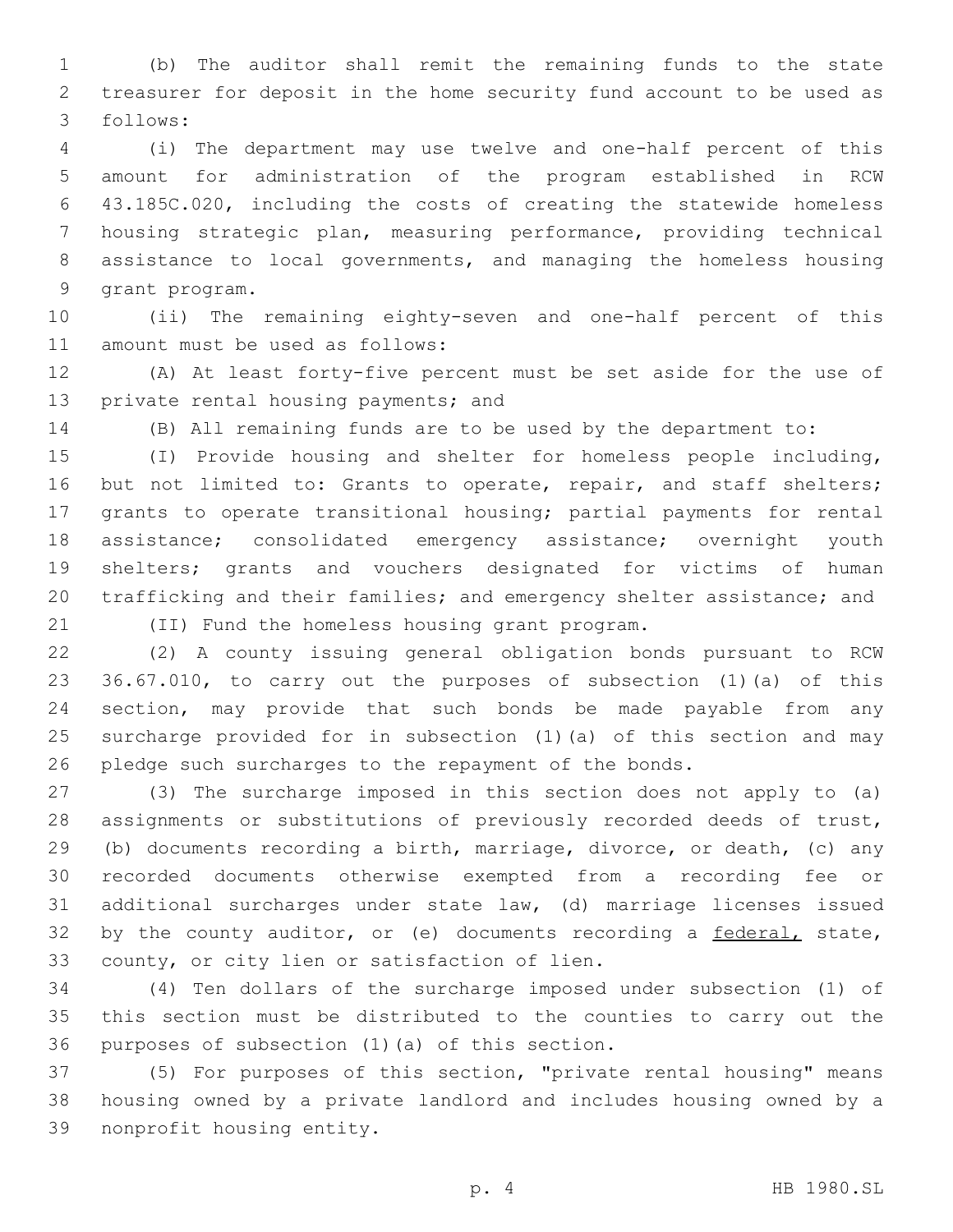**Sec. 3.** RCW 36.22.1791 and 2011 c 110 s 3 are each amended to 2 read as follows:

 (1) In addition to the surcharges authorized in RCW 36.22.178 and 36.22.179, and except as provided in subsection (2) of this section, the county auditor shall charge an additional surcharge of eight dollars for each document recorded, which is in addition to any other charge allowed by law. The funds collected under this section are to 8 be distributed and used as follows:

 (a) The auditor shall remit ninety percent to the county to be deposited into a fund six percent of which may be used by the county for administrative costs related to its homeless housing plan, and the remainder for programs that directly accomplish the goals of the county's local homeless housing plan, except that for each city in the county that elects, as authorized in RCW 43.185C.080, to operate its own local homeless housing program, a percentage of the surcharge assessed under this section equal to the percentage of the city's local portion of the real estate excise tax collected by the county must be transmitted at least quarterly to the city treasurer for use by the city for program costs that directly contribute to the goals 20 of the city's local homeless housing plan.

 (b) The auditor shall remit the remaining funds to the state treasurer for deposit in the home security fund account. The department may use the funds for administering the program established in RCW 43.185C.020, including the costs of creating and updating the statewide homeless housing strategic plan, measuring performance, providing technical assistance to local governments, and managing the homeless housing grant program. Remaining funds may also 28 be used to:

 (i) Provide housing and shelter for homeless people including, 30 but not limited to: Grants to operate, repair, and staff shelters; grants to operate transitional housing; partial payments for rental assistance; consolidated emergency assistance; overnight youth shelters; grants and vouchers designated for victims of human trafficking and their families; and emergency shelter assistance; and

(ii) Fund the homeless housing grant program.35

 (2) The surcharge imposed in this section does not apply to 37 assignments or substitutions of previously recorded deeds of trust or to documents recording a federal lien or satisfaction of lien.

> Passed by the House March 5, 2019. Passed by the Senate April 11, 2019.